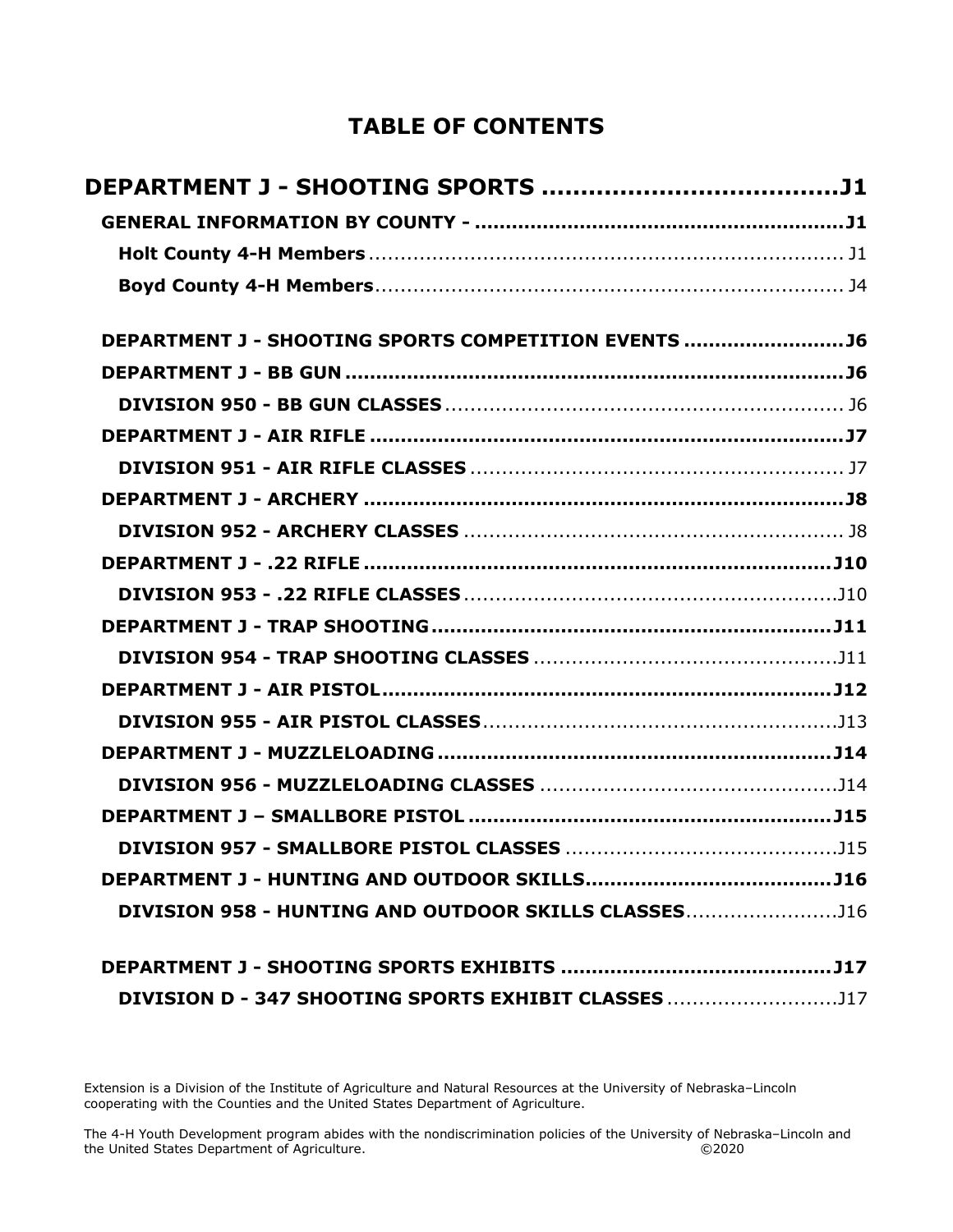# **DEPARTMENT J - SHOOTING SPORTS**

<span id="page-1-0"></span>**IMPORTANT –** There is **NOT** a **County Only Section** in the Fair book. There will either be a **CF** or **SF** in front of every **Class Number**.

- **CF**: means that exhibit is **ONLY** eligible to be exhibited at the **C**ounty **F**air.
- **SF**: means that exhibit if **CHOSEN** at County Fair is eligible to advance to **S**tate **F**air.

### <span id="page-1-1"></span>**GENERAL INFORMATION BY COUNTY -**

#### <span id="page-1-2"></span>**Holt County 4-H Members -**

4-H Age - Holt County 4-H Shooting Sports is open to all 4-H members age 8 and older by January 1 of the current year.

#### **Projects Areas –**

- BB Gun, and Archery BB Gun and Archery are open to all 4-H members age 8 and older by January 1 of current year.
- .22 Rifle, Air Rifle, Air Pistol and Shotgun .22 Rifle , Air Rifle, Air Pistol and Shotgun are open to all 4-H members who have participated in at least one previous year of shooting sports OR have passed a state hunter safety course.
- Smallbore Pistol and Muzzleloading Smallbore Pistol and Muzzleloading are only open the 4-H members who have participated in three years of shooting sports OR have passed a state hunter safety course.

### **Requirement to compete at Holt County Fair -**

To participate in any of these project areas, a 4-H'er MUST have been enrolled in a 4-H Shooting Sports project area during the current year and MUST have attended at least 3 practices in each discipline, or has been signed off by the certified leader of that discipline (other than a parent or guardian\*).

\*If the parent or guardian is the only certified leader in that project area, shooter must be signed off by a second certified leader. All 4-H'ers MUST be signed off prior to first day of competition at fair.

Age divisions will vary with different events. Please read carefully to assure entry in proper age division. All ages will be prior to January 1 of the current year.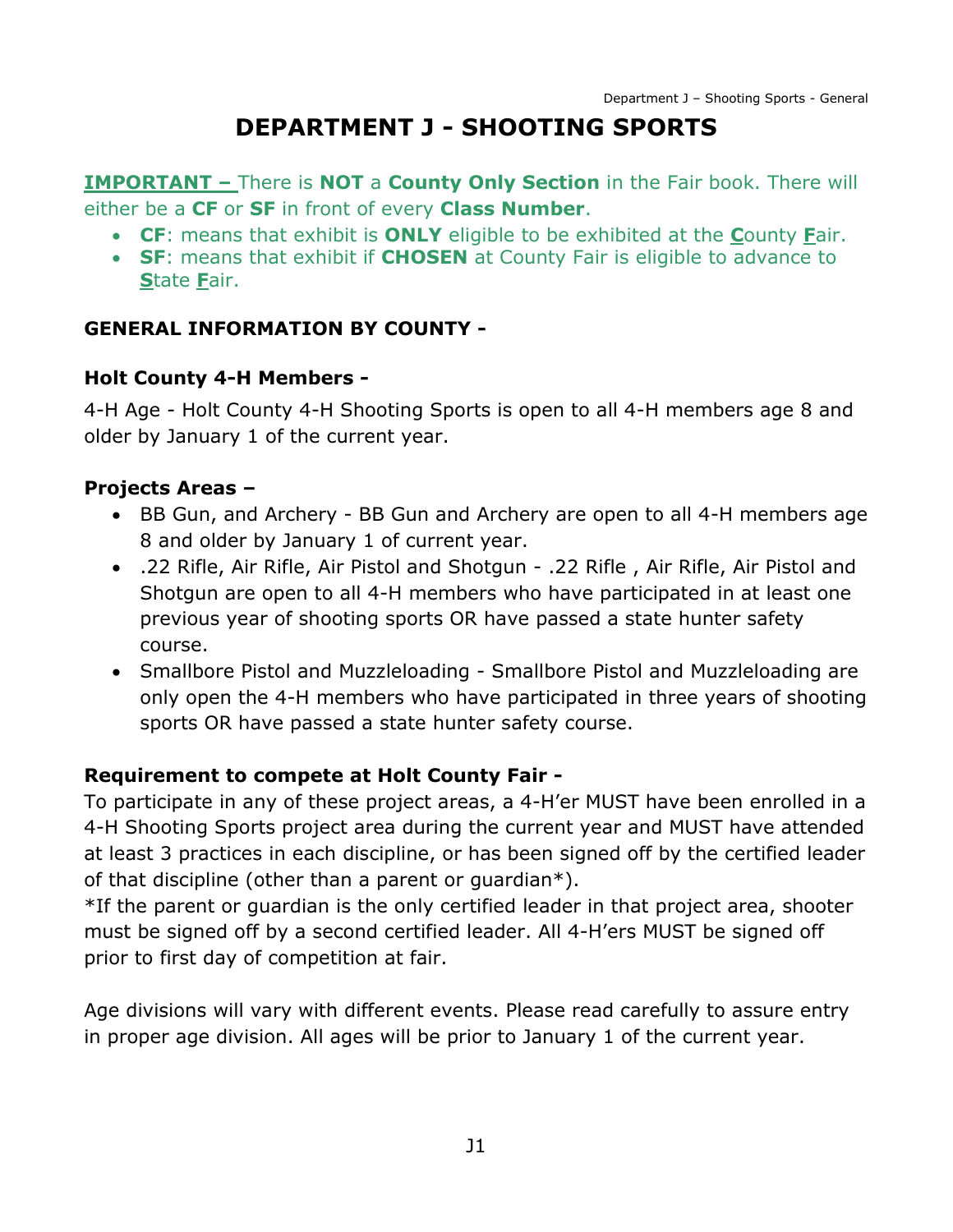#### **Safety First –**

No unsafe conduct or "horseplay" will be allowed. Any member can be sent home or expelled from the shooting sports program. There will be a "one warning" policy in effect, and no refund of dues in the case of expulsion. A parent, guardian or responsible adult, age 19 or older, should be present for the 4-H member to shoot at EVERY practice and competition.

#### **Holt County Fair Dress Code –**

- Grey Holt County Shooting Sports Club t-shirt or white t-shirt with a 4-H emblem or 4-H chevron/armband.
- No blue jeans with holes.
- No shooting jackets.
- If headgear is worn, it must be a Holt County or Nebraska 4-H shooting sports hat and worn appropriately.

Participants not following dress code will be dropped one ribbon placing. \*Inclement Weather - rules may change day of event under discretion of certified instructors.

#### **Reasonable Accommodations –**

To request a disability-related accommodation to participate in the Holt County 4-H Shooting Sports Program, the individual or parent/guardian must contact the 4-H Extension office. Certain instances may require a written petition supported by a physician's written statement detailing the accommodation, the issues preventing the use of standard position or positions, or modifications in equipment required to permit participation in the event.

#### **Definitions of BB Guns and Air Rifles -**

BB Guns are defined as: Any spring gun or air powered gun that shoots BB's. Must be smooth bore, weigh 6 pounds or under, will be shot at 5 meters (16'4 3/4"). No scopes allowed.

Air Rifles are defined as the description in the national air rifle book. Scopes will not be allowed! The club's air rifles will be available for use if desired on a first come basis. Targets will be shot at 10 meters (32'9").

Members are encouraged to use their own firearms at practices and the fair. BB Guns, Air Rifles, Pistols, 22's, Shotguns, Muzzleloaders and Archery equipment are available from the club if needed.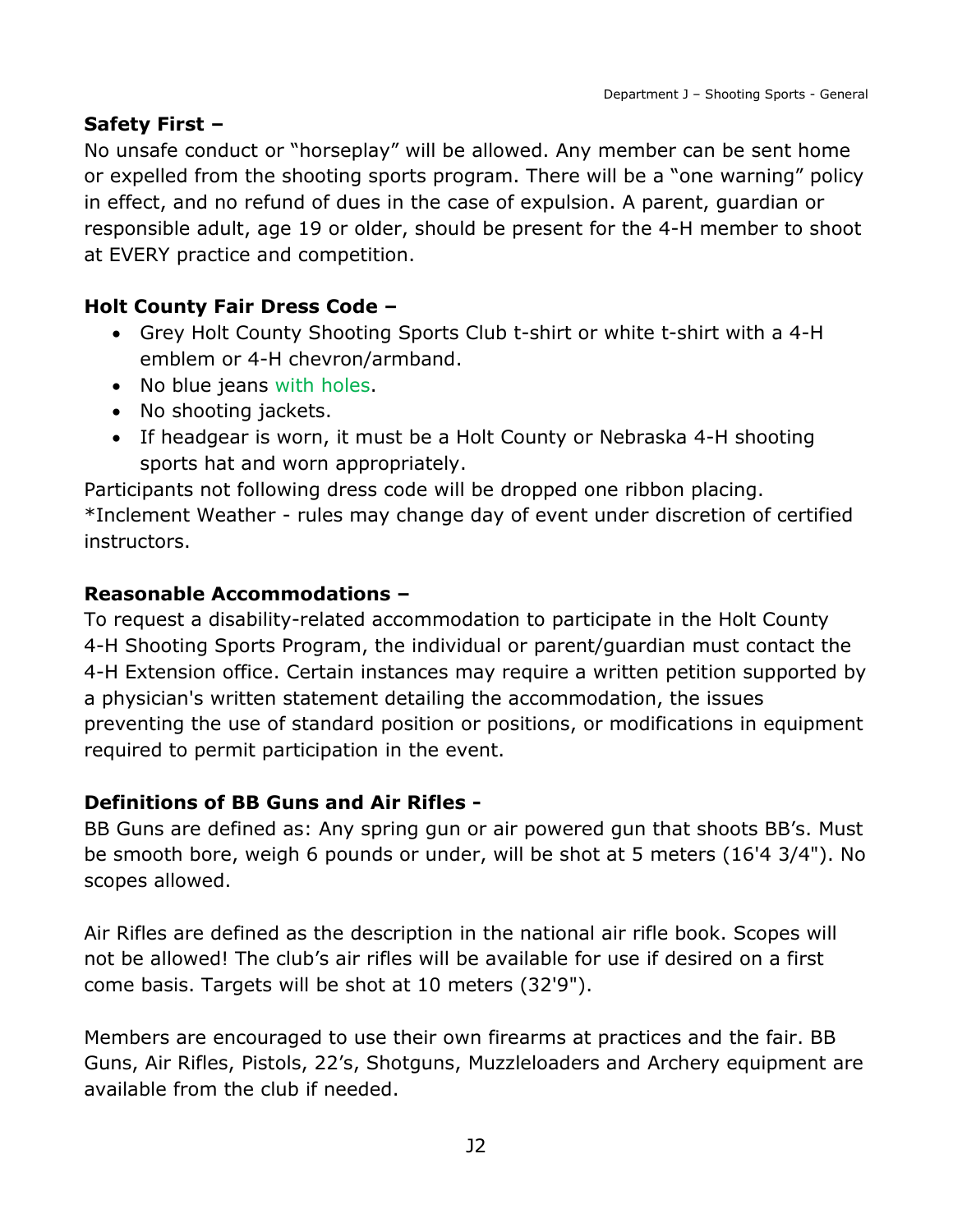### **FAIR-**

Shooting Sports Times: Refer to Schedule in front of the book

All 4-H'ers must follow Holt County requirements listed in "Requirements to compete at Holt County Fair".

Fair Awards - An overall champion and reserve champion will be awarded in each discipline area. Champion and Reserve Champion will not be eligible for class medals. Top 3 placings will then be awarded in each class of that project area.

### **CHECK-IN AT FAIRGROUNDS - DAY OF COMPETITION**

Holt County Shooting Sports 4-H'ers need to check-in at the Holt County Fairgrounds with the Shooting Sports Discipline Leaders and sign up for times to shoot each discipline area. Shooting Sports project areas that the 4-H'er is planning on participating in at the Holt County Fair competition must be submitted to the Holt County Extension office by July  $21^{st}$ .

The following rules for fair:

1. BB guns and Air rifles must meet the specific criteria mentioned in section, "Definitions of BB guns and Air rifles".

2. All firearms must be clean and in good working condition.

3. Each firearm must be in a case or box and brought straight from the vehicle to the range, checked in immediately, and at the conclusion of the shooting event, returned straight to the vehicle.

4. It is recommended that each firearm is marked with the member's name on the stock.

5. Ear protection is required for .22 Rifle, Smallbore Pistol, Muzzleloading and Trap Shooting disciplines.

6. Safety glasses are required in all firearm disciplines and highly recommended for archery.

7. Anyone on the firing line must also wear ear and eye protection (this includes parents/guardians, etc.).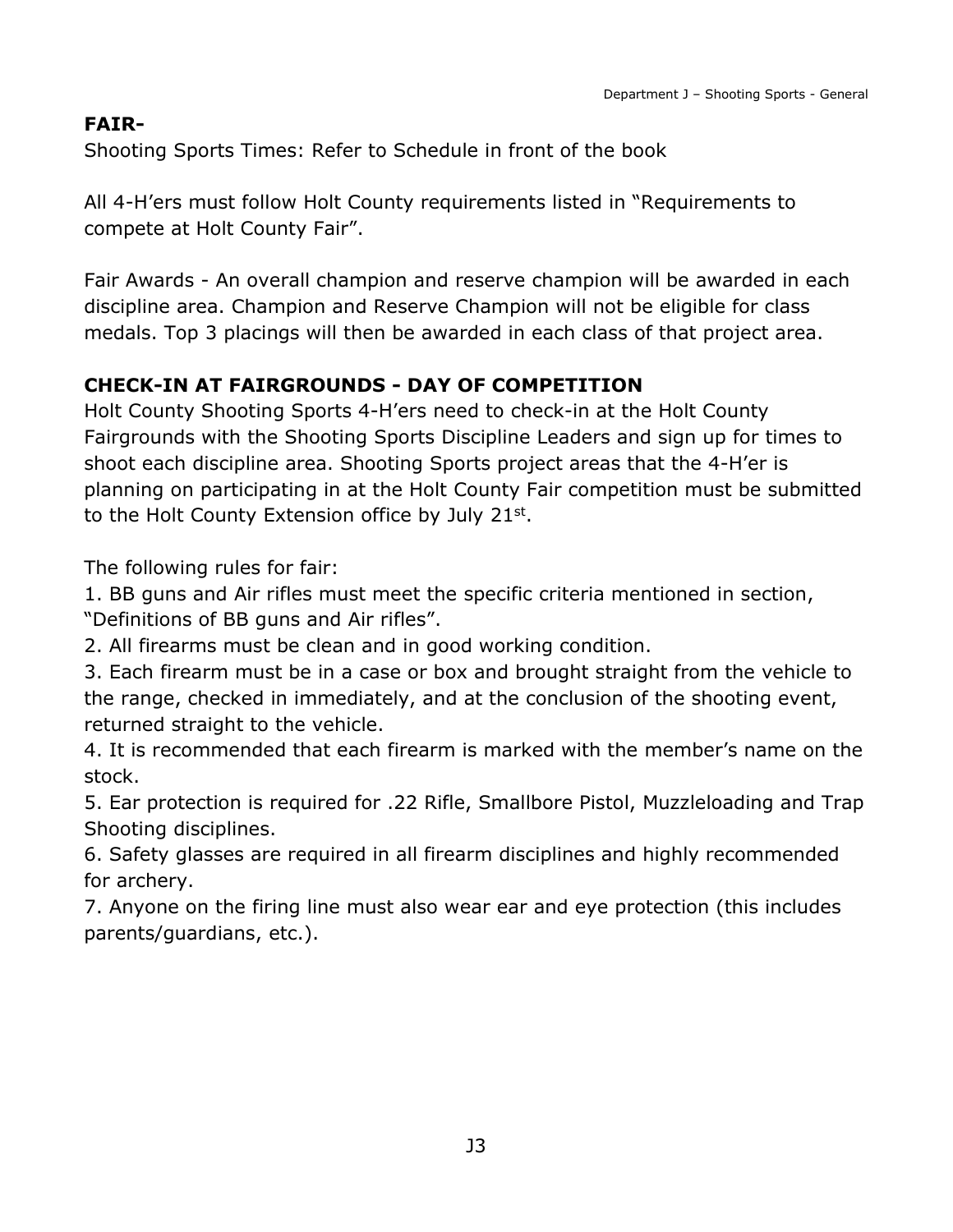### <span id="page-4-0"></span>**Boyd County 4-H Members -**

4-H Age - Boyd County 4-H Shooting Sports is open to all 4-H members age 8 and older by January 1 of the current year.

#### **Projects Areas-**

- BB Gun, Air Rifle and Archery BB Gun, Air Rifle and Archery are open to all 4-H members age 8 and older by January 1 of current year.
- .22 Rifle and Air Pistol- .22 Rifle and Air Pistol are open to all 4-H members who have participated in at least one previous year of shooting sports OR have passed a state hunter safety course.
- Shotgun and Muzzleloading Shotgun and Muzzleloading are only open to 4-H members who have participated in three years of shooting sports OR have passed a state hunter safety course.

**Shooting Sports Dues -** Boyd County 4-H Shooting Sports dues are \$10.00 per family per year for archery, BB Gun, Air Pistol and Air Rifle. Shotgun is \$20.00 per member per year, .22 Rifle is \$10.00 per member per year and Muzzleloading is \$10.00 per member per year. All shells are provided but you may use your own.

**Safety First -** No unsafe conduct or "horseplay" will be allowed. Any member can be sent home or expelled from shooting sports. There will be a "one warning" policy in effect, and no refund of dues in the case of expulsion. Eye protection is required for all disciplines, and ear protection for shotgun, .22 rifle, smallbore pistol and muzzle loader. A parent or guardian MUST be present for the 4-H member to shoot at EVERY practice and at competition. If a parent or guardian is NOT present then that 4-H member CAN NOT shoot.

### **Boyd County Fair 4-H Shooting Sports Competition –**

4-H Members MUST be enrolled in each discipline that they want to complete in. They must also attend a minimum of 4 practices in EACH discipline that they wish to compete in and MUST have completed their record book and test, prior to the Boyd County Fair 4-H Shooting Sports Competition.

Boyd County 4-H Shooting Sports Competitions will be held a few days prior to the Boyd County Fair at Gross, NE. See newsletters, Boyd County 4-H Shooting Sports Facebook Page and fair schedule for dates and times. Competition includes shooting, written test, record book and interview for ALL disciplines. Boyd County Shooting Sports Record Book will continue from year to year so your record book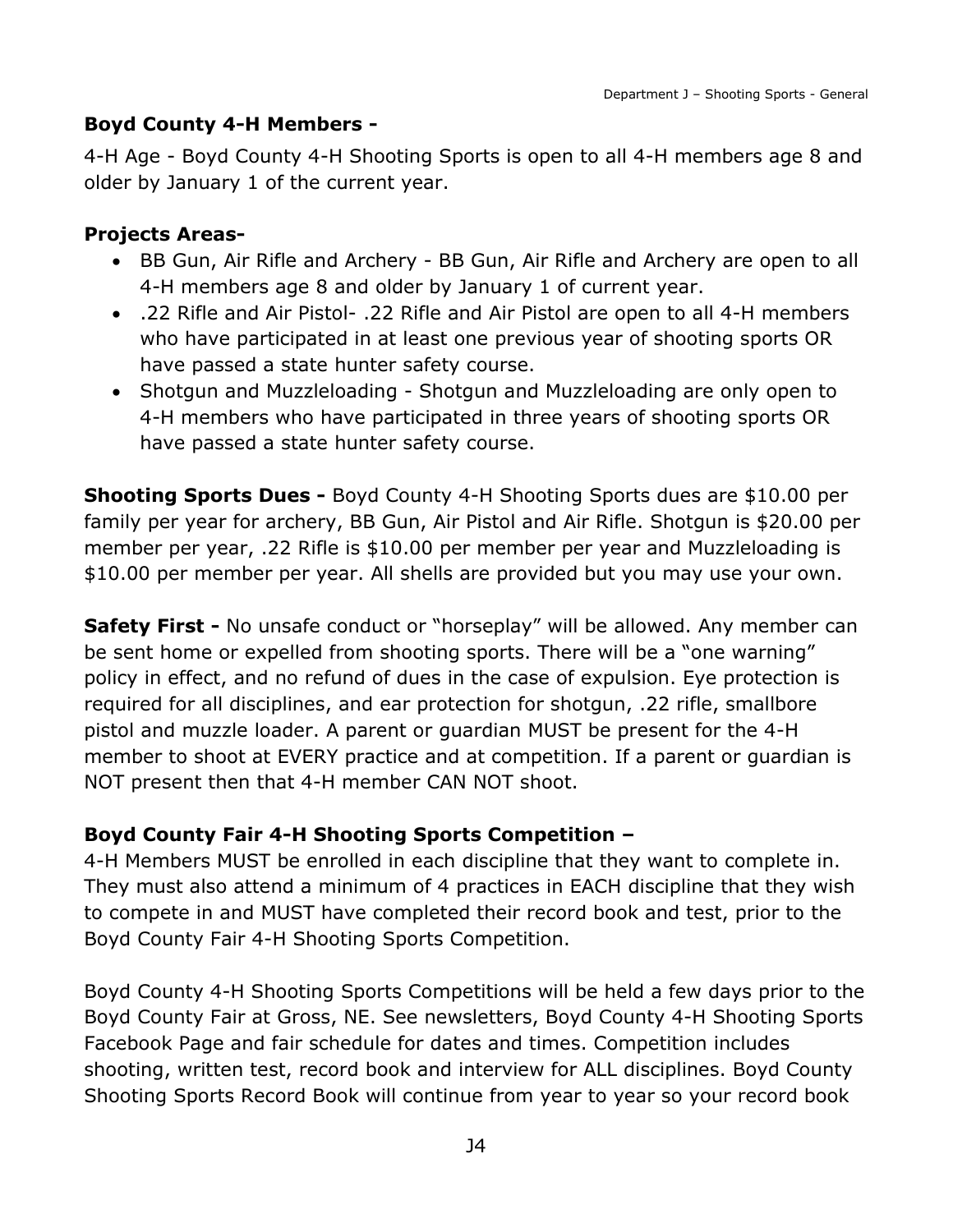will build as you advance in the 4-H Shooting Sports project. It is available on the web page and should be turned in to be judged when you come to the Boyd County Fair 4-H Shooting Sports Competition prior to shooting. You will be able to pick it up when 4-H exhibits are released in the 4-H Building on the last day of the Boyd County Fair.

#### **Boyd County Fair Dress Code –**

Exhibitors are required to wear a white shirt or blouse or t-shirt with the official 4-H Chevron or Armband attached, blue jeans and hard sole shoes. Do not wear flip flops.

Divisions will be determined by ages prior to January 1 of the Current Year. The "age break" will be determined after pre-registration.

#### **Definitions of Firearms -**

BB Guns are defined as: Any spring gun or air powered gun that shoots BB's. Must be smooth bore, weigh 6 pounds or under, will be shot at 5 meters (16' 4 3/4"). No scopes allowed.

Air Rifles are defined as the description in the national air rifle book. The club's air rifles will be available for use if desired on a first come basis. Targets will be shot at 10 meters (32'9").

Members are encouraged to use their own firearms at the fair. BB Guns, Air Rifles, 22's, 20 Gauge Shotguns, Muzzle Loaders and Bow are available from the club if needed.

#### **Fair -**

The following rules for firearms brought to the fair:

1. They meet the specific criteria mentioned in the definitions above.

Re: BB Gun and Air Rifle.

2. All firearms must be clean and in good working condition.

3. A responsible adult must bring each firearm in a case or box straight from the vehicle to the range, checked in immediately, and following the competition, returned straight to the vehicle.

4. Each firearm will be marked with the member's name with tape on the stock.

5. Shooters are responsible for and must wear ear protection for .22 Rifle and Trap Shooting Competition. Safety glasses will be provided.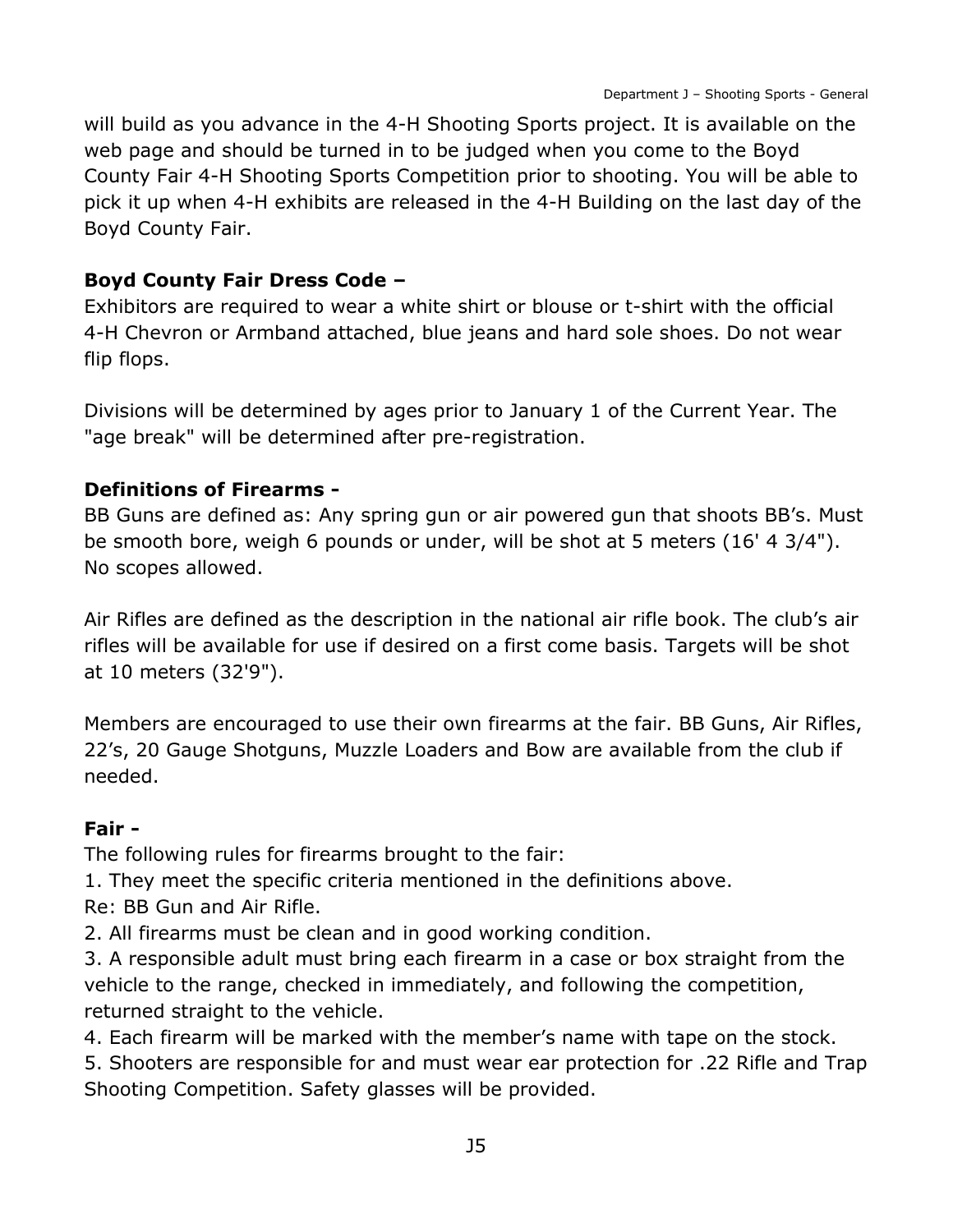## <span id="page-6-0"></span>**DEPARTMENT J - SHOOTING SPORTS COMPETITION EVENTS**

## **DEPARTMENT J - BB GUN**

<span id="page-6-1"></span>**Holt County** - BB Gun will shoot 10 shots prone, 10 shots standing, 10 shots kneeling, 10 shots sitting (total of 40 shots) with age break classes listed below.

**Boyd County** - BB Gun will shoot 10 shots prone, 10 shots standing, 10 shots kneeling, 10 shots sitting (total of 40 shots) Boyd County will have Age Divisions determined by ages prior to January 1 of the Current Year. The "age break" will be determined after pre-registration.

### **DIVISION 950 - BB GUN CLASSES**

- <span id="page-6-2"></span>**CF-J950900 - Holt County - BB Gun - 8 Year Old**
- **CF-J950901 - Holt County - BB Gun - 9 Year Old**
- **CF-J950902 - Holt County - BB Gun - 10 Year Old**
- **CF-J950903 - Holt County - BB Gun - 11 Year Old**
- **CF-J950904 - Holt County - BB Gun - 12-13 Years Old**
- **CF-J950905 - Holt County - BB Gun - 14 & Over**
- **CF-J950906 - Boyd County - BB Gun - Junior Division**
- **CF-J950907 - Boyd County - BB Gun - Intermediate Division**
- **CF-J950908 - Boyd County - BB Gun - Senior Division**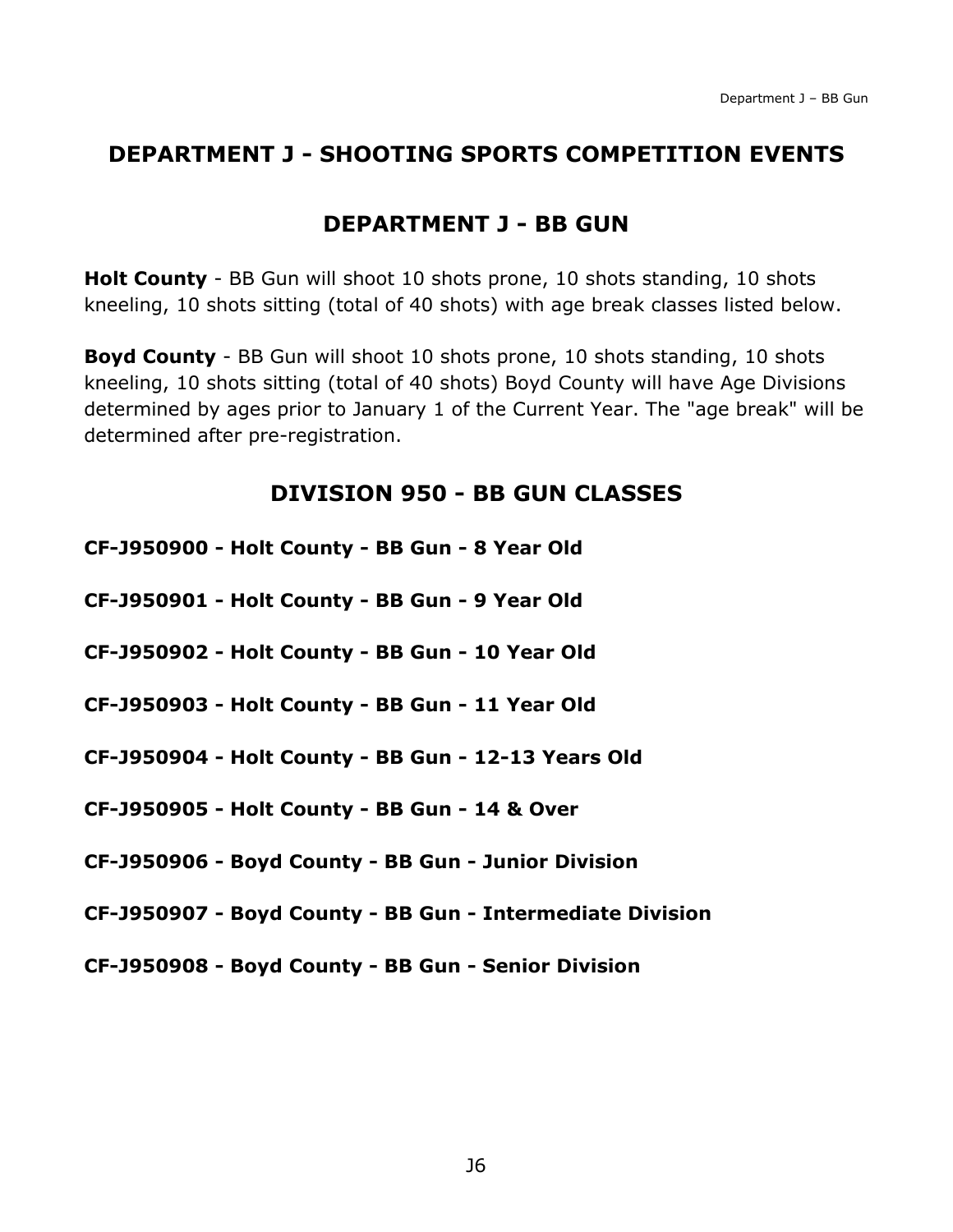# **DEPARTMENT J - AIR RIFLE**

<span id="page-7-0"></span>**Holt County** - Air Rifle will shoot 20 shots standing, 10 shots prone, and 10 shots kneeling (Total of 40 shots). Holt County will have the age break classes listed below. Air Rifle is open to any 4-H member that has participated in at least one previous year of shooting sports or passed a state hunter safety course.

**Boyd County** - Air Rifle will shoot 10 shots standing, 10 shots prone, 10 shots kneeling and 10 shots sitting (Total of 40 shots). Boyd County will have Age Divisions determined by ages prior to January 1 of the Current Year. The "age break" will be determined after pre-registration.

## **DIVISION 951 - AIR RIFLE CLASSES**

<span id="page-7-1"></span>

| CF-J951900 - Holt County - Air Rifle - 9-10 Years Old        |
|--------------------------------------------------------------|
| CF-J951901 - Holt County - Air Rifle - 11-13 Years Old       |
| CF-J951902 - Holt County - Air Rifle - 14 & Over             |
| CF-J951906 - Boyd County - Air Rifle - Junior Division       |
| CF-J951907 - Boyd County - Air Rifle - Intermediate Division |
| CF-J951908 - Boyd County - Air Rifle - Senior Division       |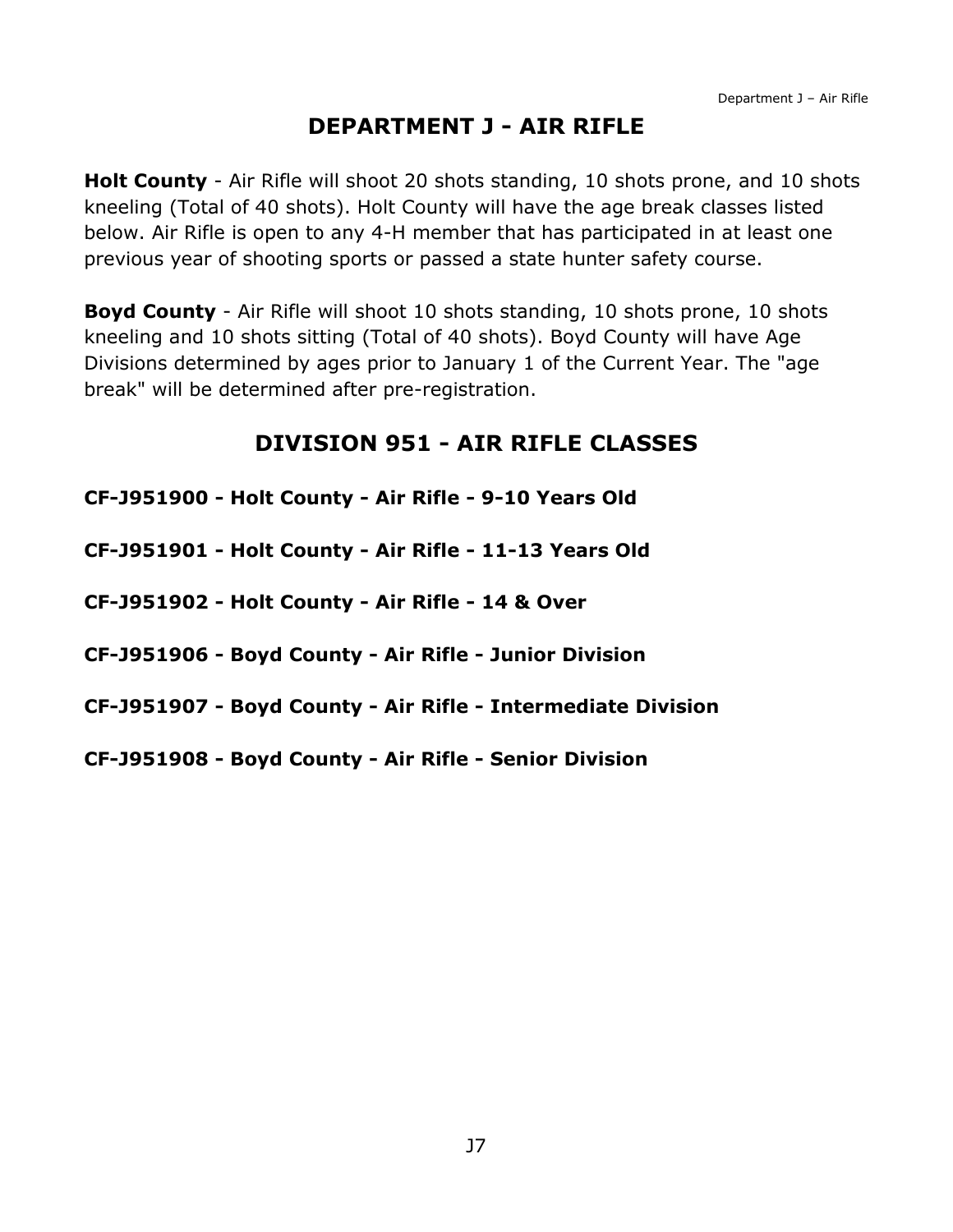## **DEPARTMENT J - ARCHERY**

<span id="page-8-0"></span>**Holt County** - All archers will shoot 10 arrows at 3 positions (30 total).

3-D Competition will consist of fourteen (14) targets with one (1) Arrow shot at each target. The course will be shot once. Archery is open to any 4-H member age 8 by January 1 of the current year.

Scoring will be:

Vitals -10, Kill -8, and Wound -5, from the following distance:

- Cubs and Youth at a maximum of 30 yards.
- Young Adult at a maximum of 45 yards

All targets will be shot at unmarked distances. No range finders, telescopes, cameras, or binoculars are allowed on the range.

NOTE: Explanation of Archery classes.

- Freestyle Limited: Arrows must be drawn and released by hand. No limit on sights or stabilizers.
- Freestyle: Same as limited, but allows use of mechanical release.
- Barebow: Arrows drawn by hand no sights on bow or string.

**Holt County** will have the age break classes listed below.

**Boyd County** - All archers will shoot 10 arrows at 3 positions (30 total). Boyd County will have Age Divisions determined by ages prior to January 1 of the Current Year. The "age break" will be determined after pre-registration.

#### **DIVISION 952 - ARCHERY CLASSES**

<span id="page-8-1"></span>**CF-J952900 - Holt County - Archery - Freestyle - Cub – 8-11 Years Old**

**CF-J952901 - Holt County - Archery - Freestyle - Youth - 12-14 Years Old**

**CF-J952902 - Holt County - Archery - Freestyle - Young Adult - 15 & Over**

**CF-J952903 - Holt County - Archery - Barebow - Cub - 8-11 Years Old**

**CF-J952904 - Holt County - Archery - Barebow - Youth - 12-14 Years Old**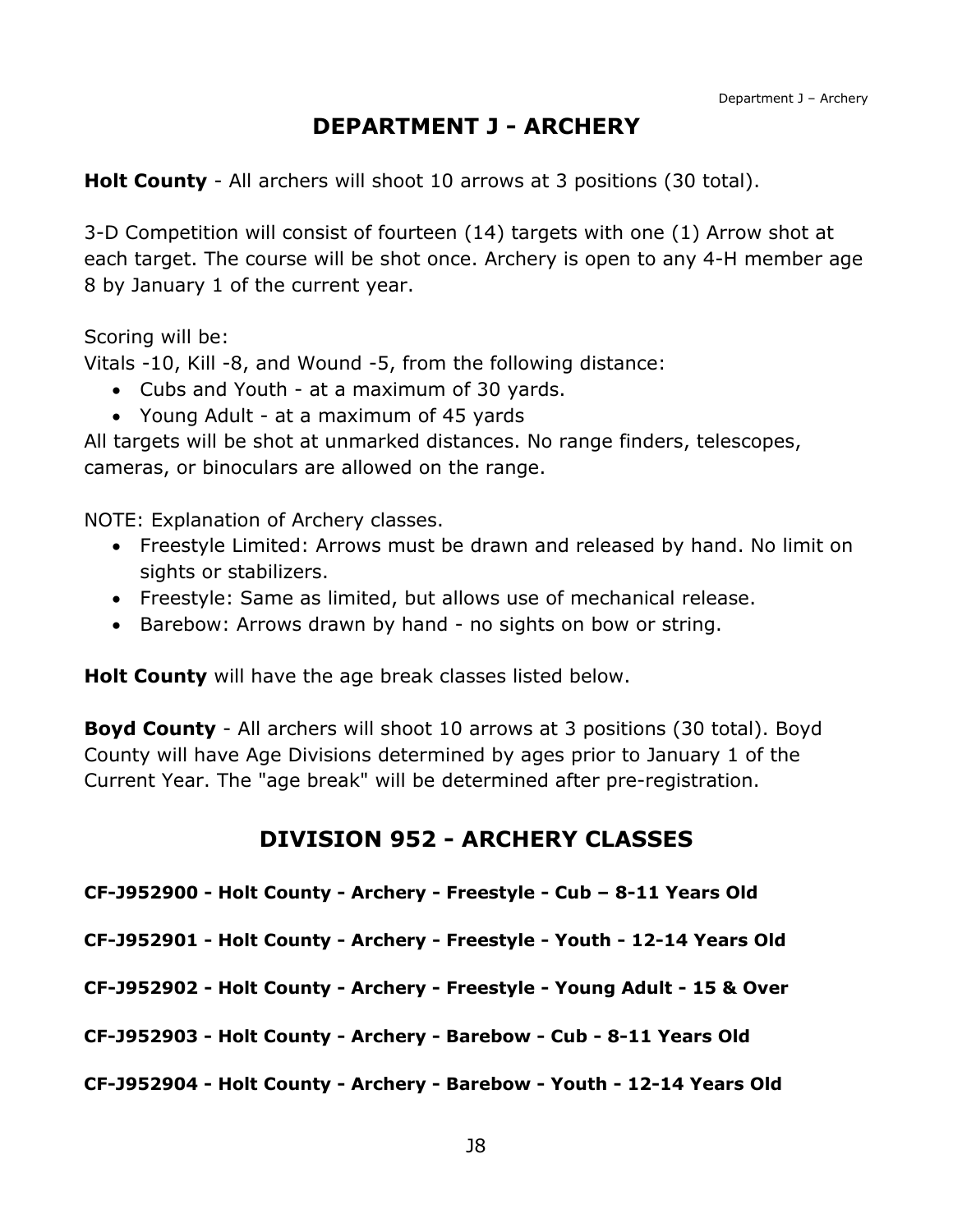**CF-J952905 - Holt County - Archery - Barebow - Young Adult - 15 & Over**

**CF-J952906 - Holt County - Archery - Freestyle Limited - Cub - 8-11 Years Old**

- **CF-J952907 - Holt County - Archery - Freestyle Limited - Youth - 12-14 Years Old**
- **CF-J952908 - Holt County - Archery - Freestyle Limited - Young Adult - 15 & Over**
- **CF-J952909 - Boyd County - Archery – Barebow - Junior Division**
- **CF-J952910 - Boyd County - Archery – Barebow - Intermediate Division**
- **CF-J952911 - Boyd County - Archery – Barebow - Senior Division**
- **CF-J952912 - Boyd County - Archery – Freestyle - Junior Division**
- **CF-J952913 - Boyd County - Archery – Freestyle - Intermediate Division**
- **CF-J952914 - Boyd County - Archery – Freestyle - Senior Division**
- **CF-J952915 – Boyd County Archery - 3D**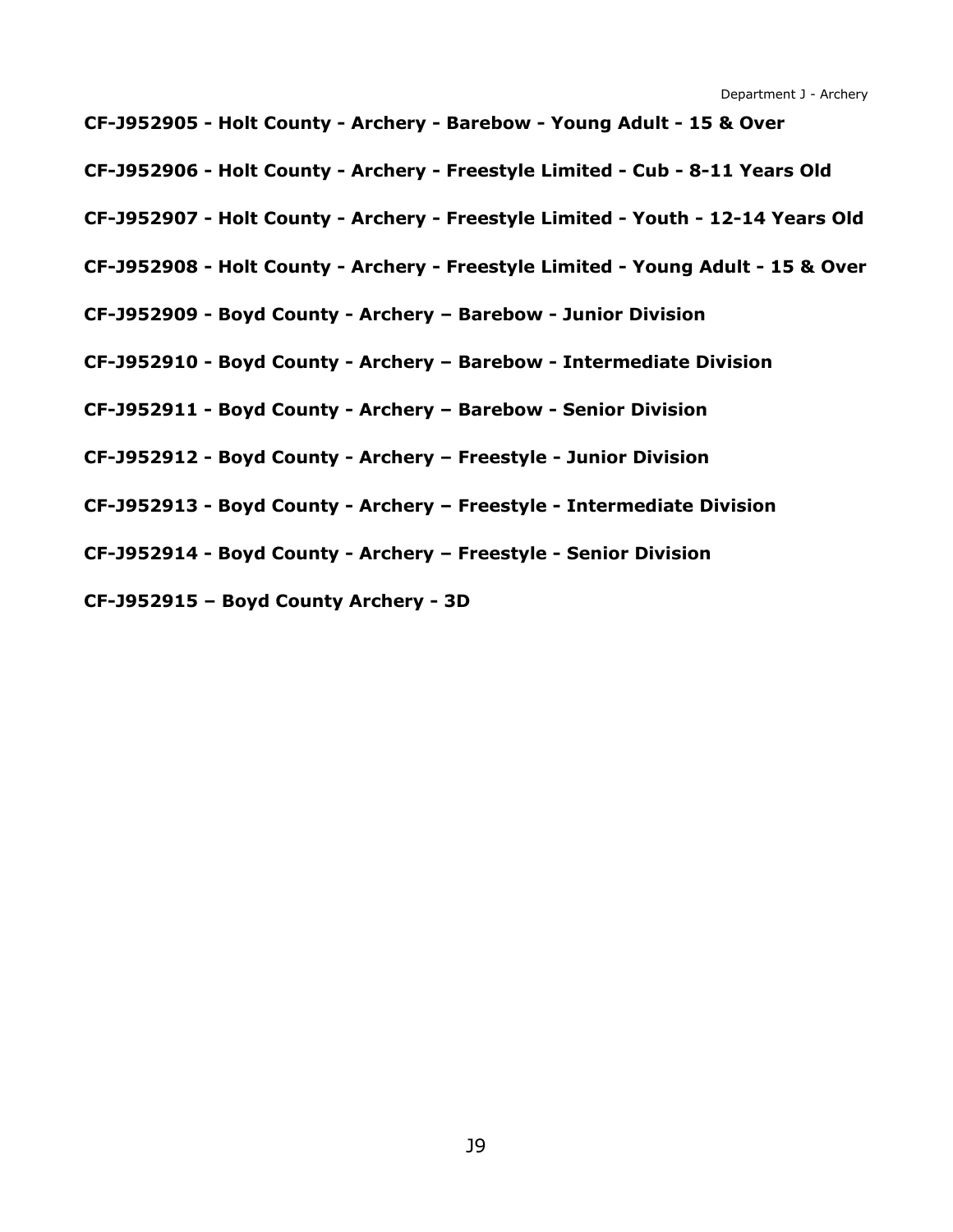### **DEPARTMENT J - .22 RIFLE**

<span id="page-10-0"></span>**Holt County** - .22 Rifle will shoot 40 shots at metal silhouettes - 4 different animals at 4 different distances. .22 Rifle is open to any 4-H member that has participated in at least one year of shooting sports or passed a state hunter safety course.

4-H'ers will be ranked by past shooting record into one of 4 classes. New 4-H members will be in the first level. 4-H'er must have shot above the set level twice to be moved up a class. Shooters may shoot a round with open sights and a round with scope and keep their best score of the two.

**Boyd County** - .22 Rifle will shoot forty shots at metal silhouettes - four different animals at four different distances. Boyd County will have Age Divisions determined by ages prior to January 1 of the Current Year. The "age break" will be determined after pre-registration.

### **DIVISION 953 - .22 RIFLE CLASSES**

<span id="page-10-1"></span>**CF-J953900 - Holt County - .22 Rifle Class B 0-14**

**CF-J953901 - Holt County - .22 Rifle Class A 15-20**

**CF-J953902 - Holt County - .22 Rifle Class AA 21-27**

**CF-J953903 - Holt County - .22 Rifle Class AAA 28-40**

**CF-J953904 - Boyd County - .22 Rifle - Open – Beginner Division -**

**CF-J953905 - Boyd County - .22 Rifle – Scope – Beginner Division**

**CF-J953906 - Boyd County - .22 Rifle - Open - Intermediate Division** 

**CF-J953907 - Boyd County - .22 Rifle - Scope - Intermediate Division** 

**CF-J953908 - Boyd County - .22 Rifle - Open - Senior Division**

**CF-J953909 - Boyd County - .22 Rifle – Scope - Senior Division**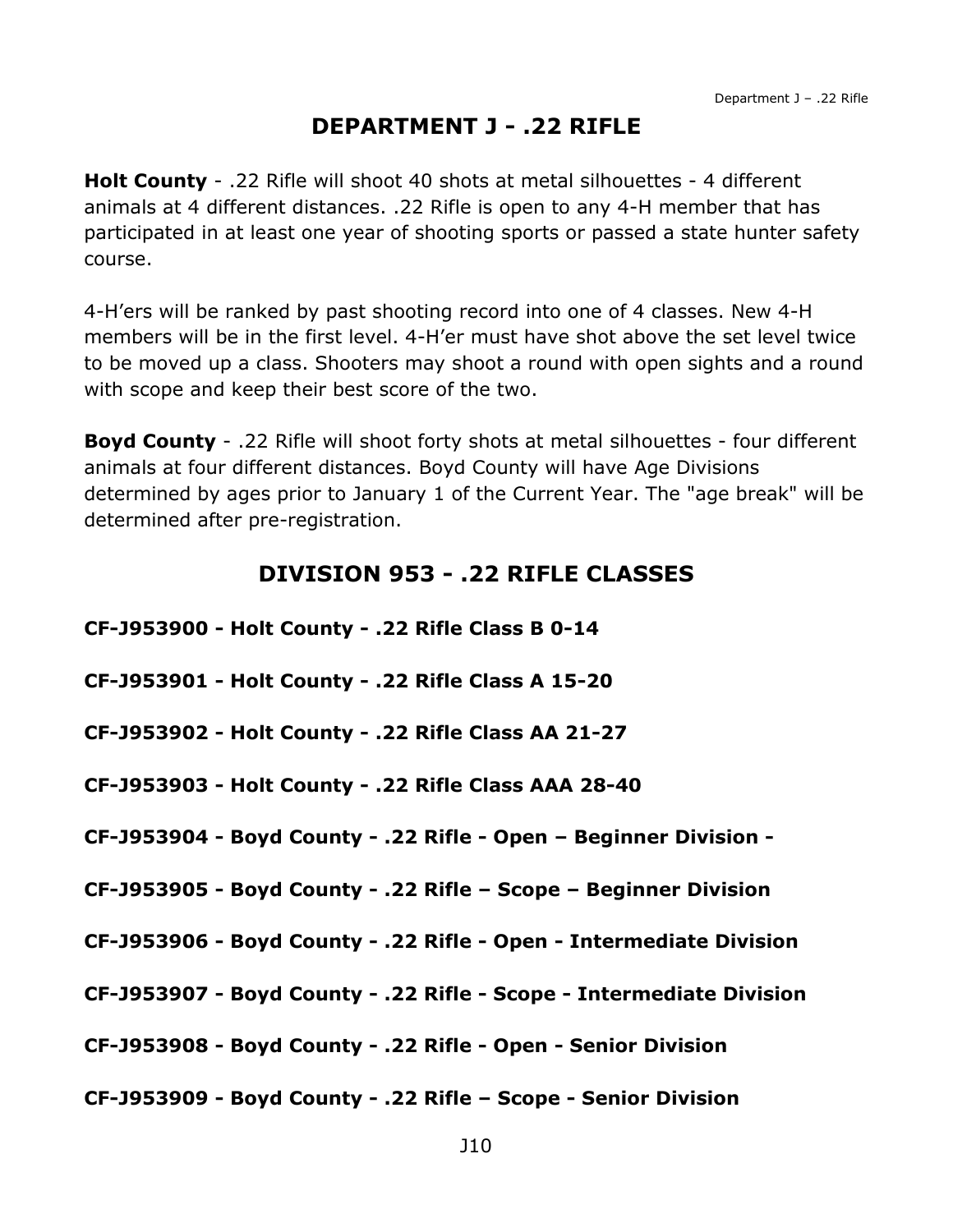# **DEPARTMENT J - TRAP SHOOTING**

<span id="page-11-0"></span>**Holt County** - Trap will shoot 50 shots. There will be two rounds of 25 with 5 per station. A 10 shot shoot off will break ties. Shotgun is open to any 4-H member that has participated in at least one year of shooting sports or passed a state hunter safety course.

**Boyd County** - Intermediate Trap will shoot 25 total – 5 per station. Senior Trap will shoot 50 total - 10 per station. Boyd County will have Age Divisions determined by ages prior to January 1 of the Current Year. The "age break" will be determined after pre-registration.

# **DIVISION 954 - TRAP SHOOTING CLASSES**

<span id="page-11-1"></span>

| CF-J954900 - Holt County - Trap Shooting - 9-11 Years Old  |
|------------------------------------------------------------|
| CF-J954901 - Holt County - Trap Shooting - 12-13 Years Old |
| CF-J954902 - Holt County - Trap Shooting - 14-15 Years Old |
| CF-J954903 - Holt County - Trap Shooting - 16 & Over       |
| CF-J954904 - Boyd County - Trap Shooting - Intermediate    |
| CF-J954905 - Boyd County - Trap Shooting - Senior          |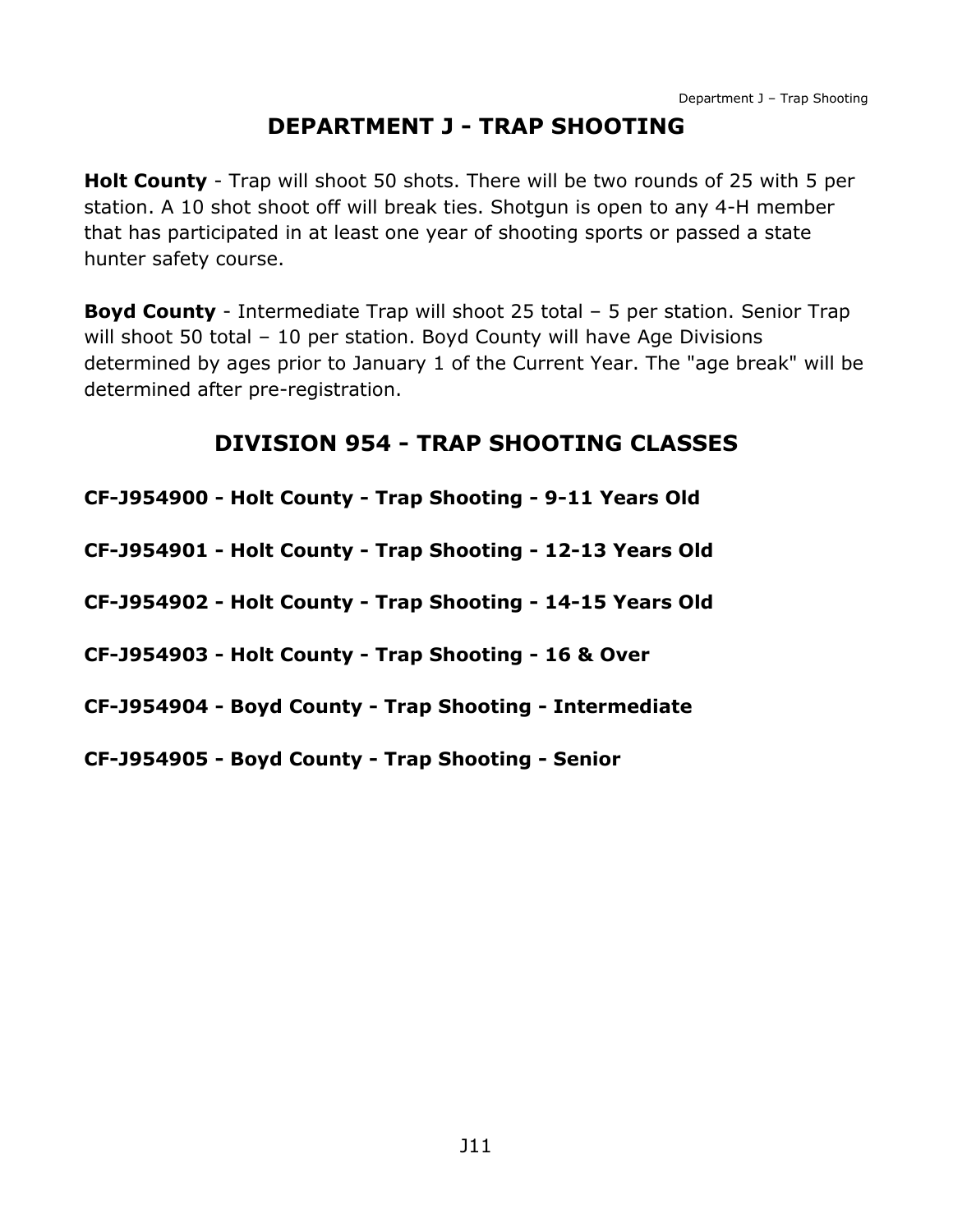# **DEPARTMENT J - AIR PISTOL**

<span id="page-12-0"></span>**Holt County** - Air Pistol is open to any 4-H member that has participated in at least one previous year of shooting sports or passed a state hunter safety course.

#### Class Definitions:

**1. Beginners** may be seated or standing, 1 or 2 hands on the grip. Athletes are encouraged to progress to a one-handed position as soon as they may safely do so considering the size of the grip and weight of the pistol. The grip (and hands) may be rested on a firm support or a counterbalanced T stand. If a firm support is used, the shooter may rest any part of either or both hands and the butt of the pistol on the supporting material. The firm support should be designed to provide an erect position with proper sight alignment and extended arm. If the T stand is used, the support point may be anywhere between elbow and muzzle. The competitor's shooting arm should be fully extended, with the sights at eye level. The non-firing hand may provide support for the firing hand or the butt of the pistol. Must have a coach.

**2. Juniors and Intermediates** can be one hand supported (support must be counter balance type support) or unsupported. Coaching encouraged.

**3. Seniors** must stand free, without support, completely within the firing point. The complete pistol must be held and fired with one hand only. Bracelets, wristbands, or similar items that might provide support are prohibited on the hand and arm which holds the pistol.

**Boyd County** - Air Pistol is open to any 4-H member that has participated in at least one previous year of shooting sports or passed a state hunter safety course.

**1.** Athlete may be seated or standing, 1 or 2 hands on the grip. Athletes are encouraged to progress to a one-handed position as soon as they may safely do so considering the size of the grip and weight of the pistol. The grip (and hands) may be rested on a firm support or a counterbalanced T stand. If a firm support is used, the shooter may rest any part of either or both hands and the butt of the pistol on the supporting material. The firm support should be designed to provide an erect position with proper sight alignment and extended arm. If the T stand is used, the support point may be anywhere between elbow and muzzle. The competitor's shooting arm should be fully extended, with the sights at eye level.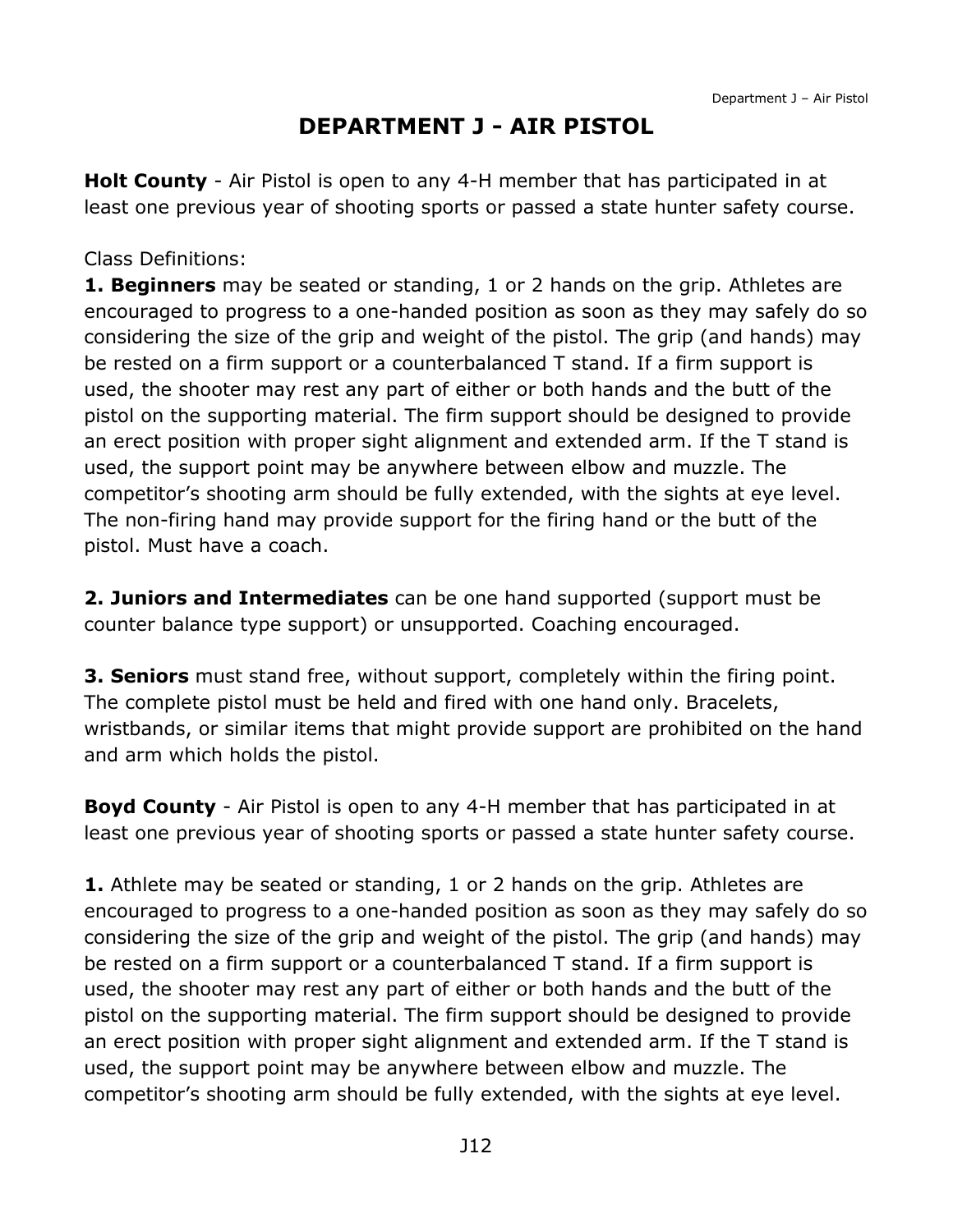The non-firing hand may provide support for the firing hand or the butt of the pistol. Must have a coach.

Boyd County will have Age Divisions determined by ages prior to January 1 of the Current Year. The "age break" will be determined after pre-registration.

### **DIVISION 955 - AIR PISTOL CLASSES**

- <span id="page-13-0"></span>**CF-J955900 - Holt County - Air Pistol - Beginner - 9 Years Old**
- **CF-J955901 - Holt County - Air Pistol - Junior - 10-11 Years Old**
- **CF-J955902 - Holt County - Air Pistol - Intermediate - 12-14 Years Old**
- **CF-J955903 - Holt County - Air Pistol - 15 & Over**
- **CF-J955904 - Boyd County - Air Pistol - Junior**
- **CF-J955905 - Boyd County - Air Pistol - Senior**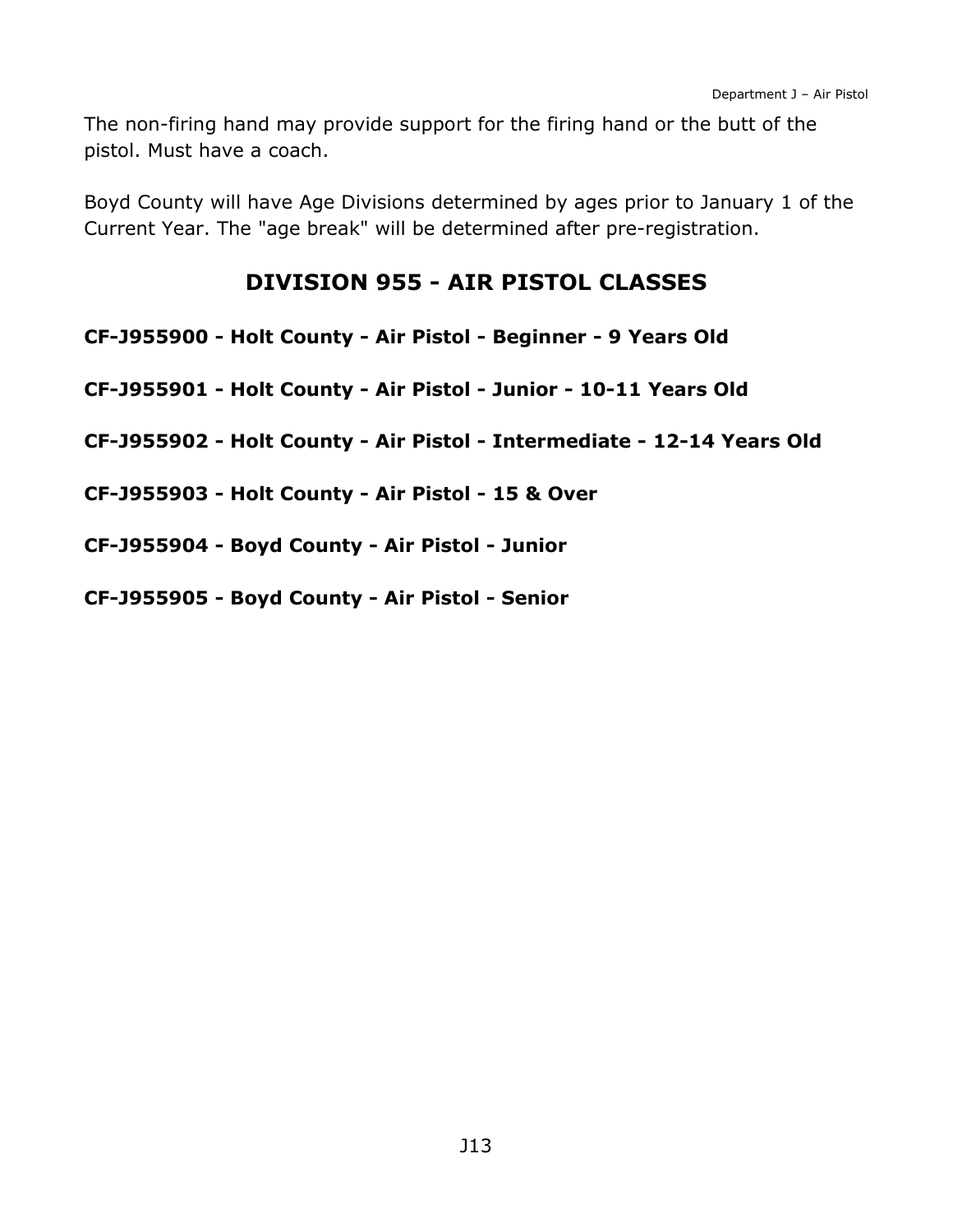## **DEPARTMENT J - MUZZLELOADING**

<span id="page-14-0"></span>**Holt County** - Muzzleloading will shoot 5 scoring shots on one target. Must use patch and ball with loose powder. NO SCOPES. Muzzleloading is only open the 4-H members who have participated in three years of shooting sports OR have passed a state hunter safety course.

**Boyd County** - Muzzleloading will shoot 3 shots at 50 and 75 yards at 10 ring rifle targets for a total of 6 shots. Rifle must use patch and ball with loose powder and open sights. NO SCOPES. Boyd County will have Age Divisions determined by ages prior to January 1 of the Current Year. The "age break" will be determined after pre-registration.

## **DIVISION 956 - MUZZLELOADING CLASSES**

<span id="page-14-1"></span>**CF-J956900 - Holt County - Muzzleloading - 10-13 Years Old**

**CF-J956901 - Holt County - Muzzleloading - 14 & Over**

**CF-J956902 - Boyd County - Muzzleloading - Intermediate**

**CF-J956903 - Boyd County - Muzzleloading - Senior**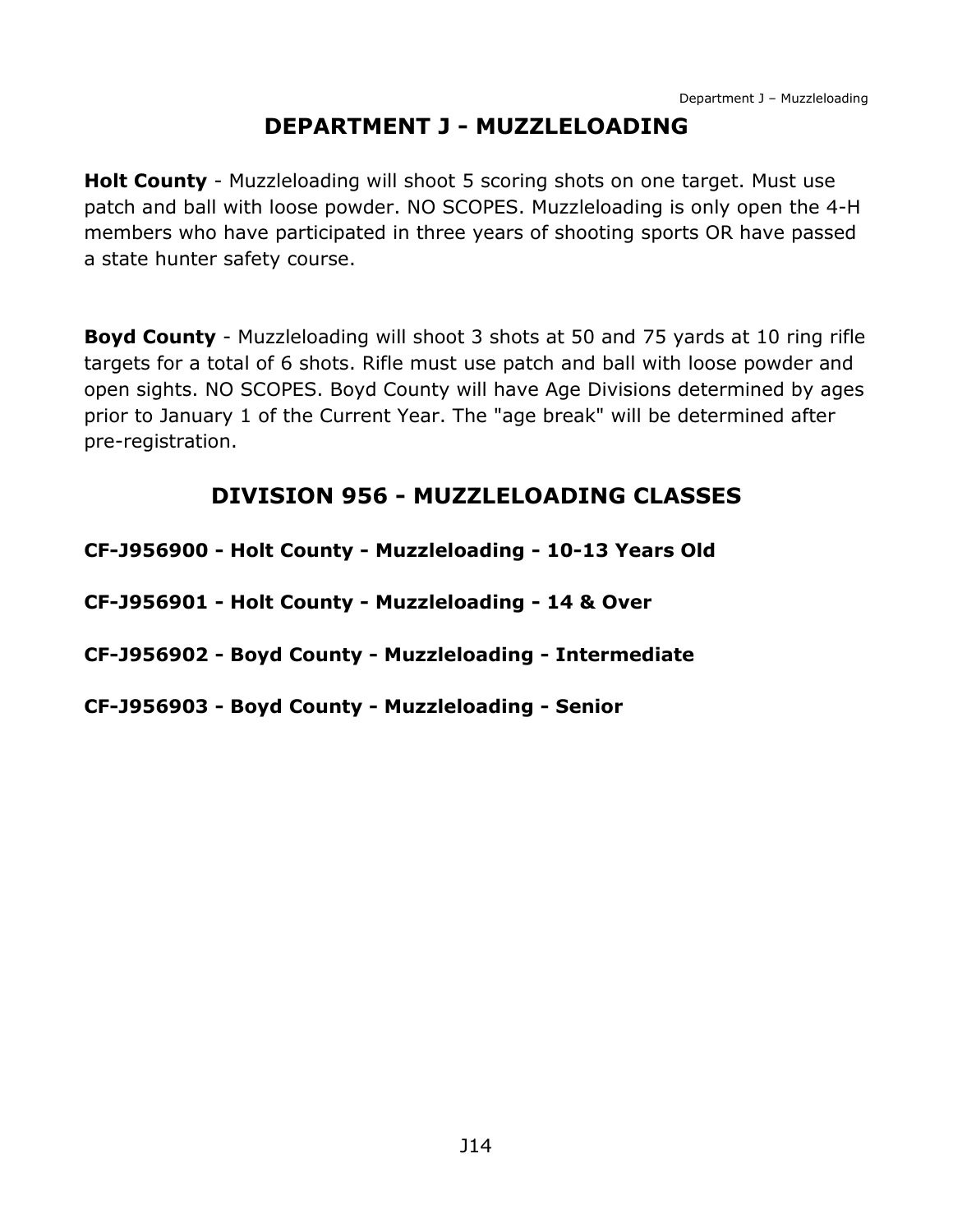# **DEPARTMENT J – SMALLBORE PISTOL**

<span id="page-15-0"></span>**Holt County** - Smallbore Pistol is open to any 4-H member who has participated in two previous years or passed a state hunter safety course. Smallbore Pistol will shoot 40 record shots at 50 feet. (10 shots slow fire, 15 timed fire and 15 rapid fire). Time Limit: Slow fire – 10 minutes (10 Shots); Timed Fire – 20 seconds per 5 shot string (Total 15 shots); Rapid Fire – 10 seconds per 5 shot string (total 15 shots). Equipment: .22 pistol, either semi-automatic or revolver.

Class Definitions:

**1. Juniors and Intermediates** can be one hand supported (support must be counter balance type support) or unsupported. Coaching encouraged.

**2. Seniors** must stand free, without support, completely within the firing point. The complete pistol must be held and fired with one hand only. Bracelets, wristbands, or similar items that might provide support are prohibited on the hand and arm which holds the pistol.

# **DIVISION 957 - SMALLBORE PISTOL CLASSES**

<span id="page-15-1"></span>**CF-J957900 - Holt County – Smallbore Pistol – 10-13 Years Old**

(Must have parent/guardian on line with shooter)

#### **CF-J957901 - Holt County – Smallbore Pistol – 14 & Over**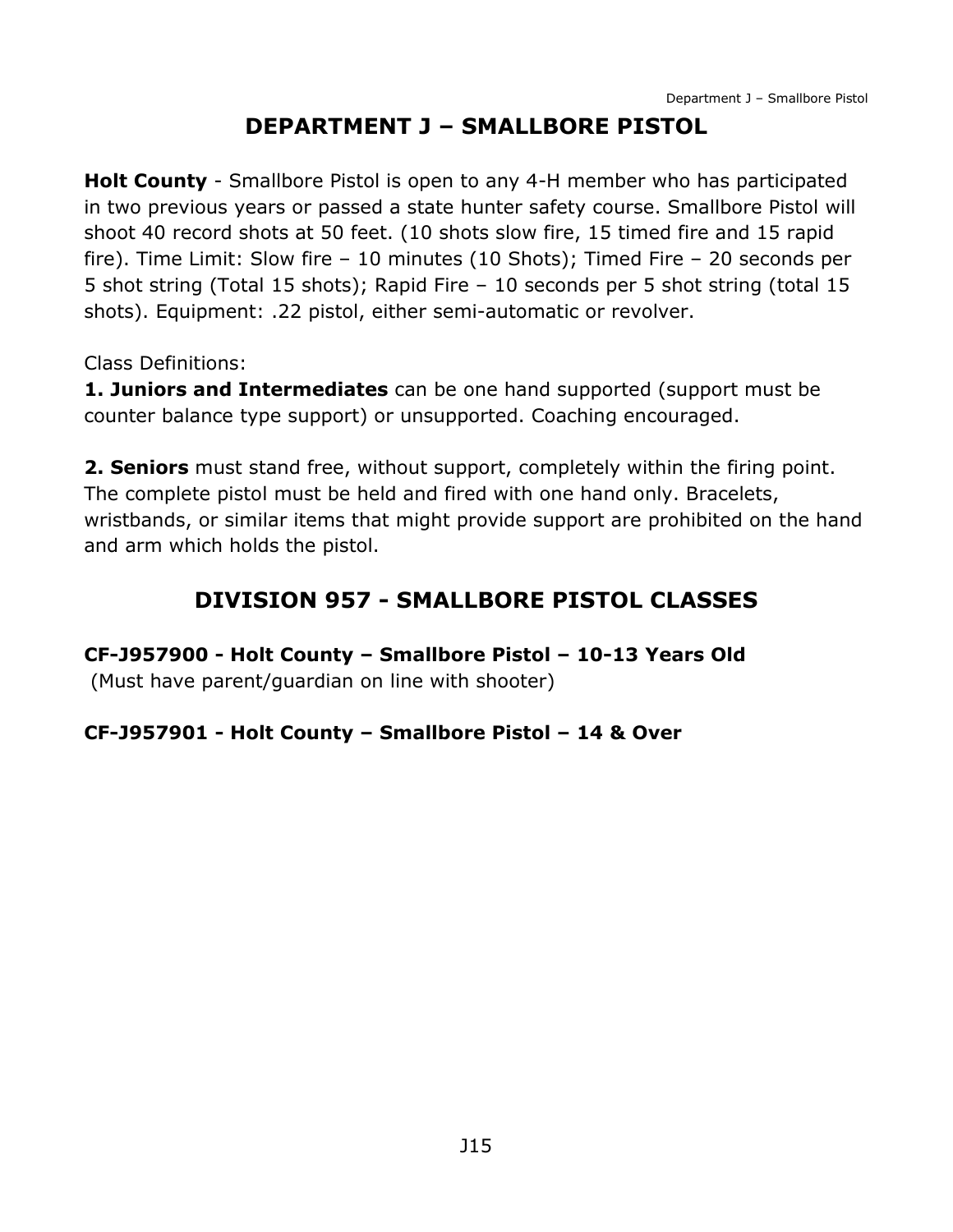# **DEPARTMENT J - HUNTING AND OUTDOOR SKILLS**

<span id="page-16-0"></span>**Holt County** - Hunting and Outdoor Skills is open to all 4-H Age (8-18 years old) members.

**Boyd County** - Hunting and Outdoor Skills is open to all members, including clover kids, as it will include no live ammo.

We will focus primarily on outdoor skills and survival. Areas covered will include:

- 1. Wildlife Identification, Including Tracks, Fur, Feathers and Sounds
- 2. Fire Building and Campfire Cooking
- 3. Map and Compass/GPS Basics
- 4. Tree Stand Safety
- 5. Types of Shelter
- 6. Camouflage and How Nature Uses It
- 7. History of Hunting
- 8. Care, Cleaning and Cooking of Game
- 9. Fishing
- 10. Trapping

**Holt & Boyd Counties** - Selected will be several items each year to focus on, and the fair competition will cover only those areas. This discipline will have separate meetings from Shooting Sports, but is covered under the general dues paid. Fair competition will include written test, and hands on/skill testing. It will be held separate from the shooting competition, but may include scores from archery, shotgun, or rifle, depending on age group, and areas covered that year.

## <span id="page-16-1"></span>**DIVISION 958 - HUNTING AND OUTDOOR SKILLS CLASSES CF-J958900 - Holt County - Hunting and Outdoor Skills - Junior Division**

**CF-J958901 - Holt County - Hunting and Outdoor Skills - Intermediate Division**

**CF-J958902 - Holt County - Hunting and Outdoor Skills - Senior Division**

**CF-J958903 - Boyd County - Hunting and Outdoor Skills - Junior Division**

**CF-J958904 - Boyd County - Hunting and Outdoor Skills - Intermediate Division**

**CF-J958905 - Boyd County - Hunting and Outdoor Skills - Senior Division**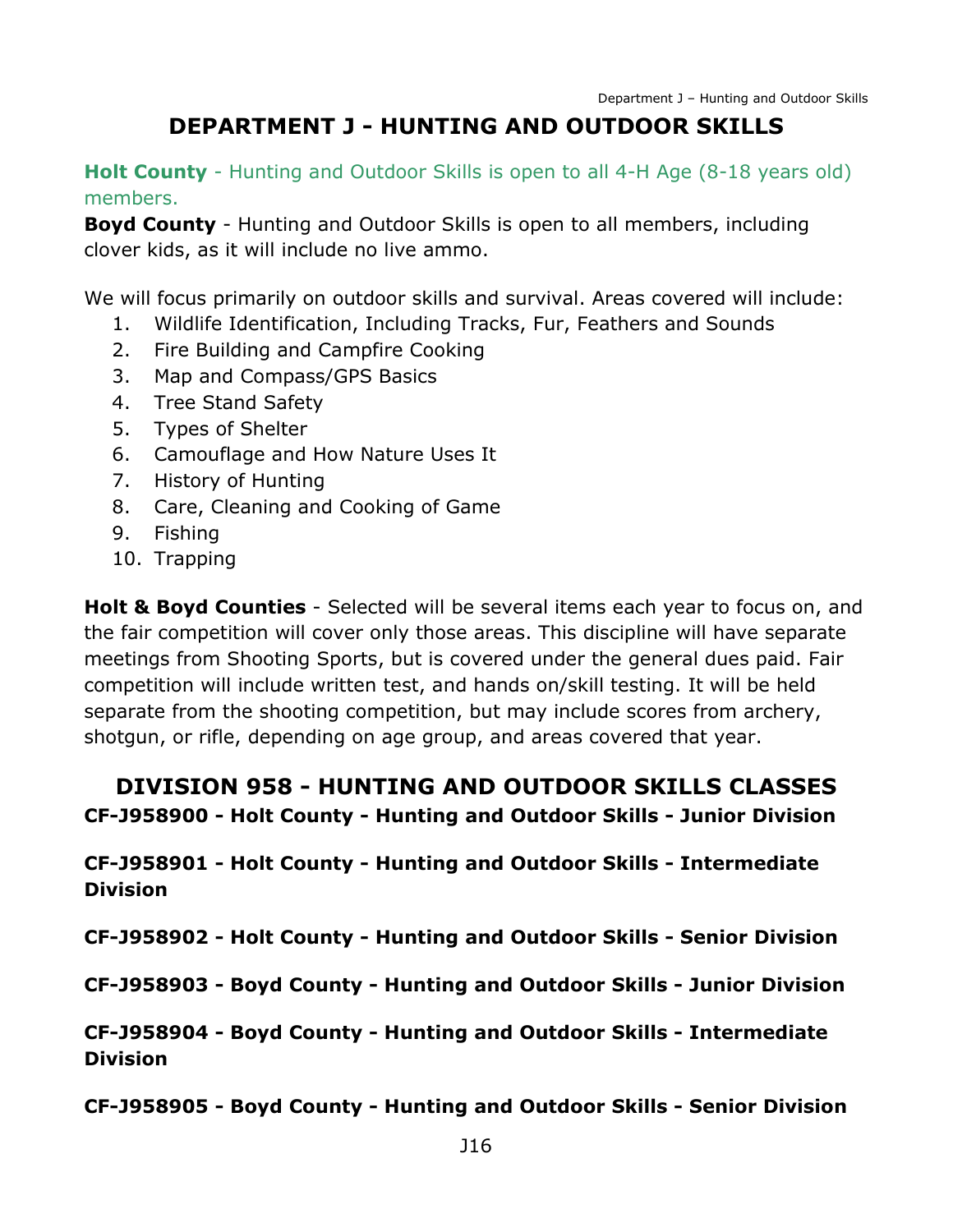# **DEPARTMENT J - SHOOTING SPORTS EXHIBITS**

## <span id="page-17-0"></span>**Exhibit Rules**

4-H Shooting Sports requires youth to be under the direct leadership of a certified 4-H Shooting Sports Leader in either shotgun, rifle (BB gun, air rifle, .22), archery, pistol, blackpowder/muzzleloader, and/or hunting skills.

No firearms can be entered as an exhibit; nor live ammunition; however information can be shared through pictures.

Name and address of exhibitor must be on the back of each exhibit. This should be permanently written on the project to identify the owner if entry card becomes lost.

The classes listed below are eligible for State Fair. They are listed under Department D - Environmental in the state fair regulation book so we are keeping their numbering system.

# <span id="page-17-1"></span>**DIVISION D - 347 SHOOTING SPORTS EXHIBIT CLASSES**

**SF-D347001 - Shooting Aid or Accessory** – (SF169) - Any item which helps the shooter/hunter better perform their sport, examples: rifle sling, kneeling roll, arm guard, shotgun vest, target boxes, shooting stick, etc. Include your design, or plans you adapted and what the item is and used for.

**SF-D347002 - Storage Case** – (SF169) - Any item with the purpose to safely hold a firearm, bow, ammunition, and/or arrows. Examples: soft sided shotgun case, quivers, firearm safe. Include your design, or plans you adapted. Explain how the storage case is used.

**SF-D347003 - Practice Game or Activity** – (SF169) - Invent or adapt an activity to practice or teach a project skill. Include pictures of youth playing the game, testimonials of 4-H members who played the game, what skill is being worked on, and directions for the game. Explain how you came up with the game or adapted it to fit the needs of your group members.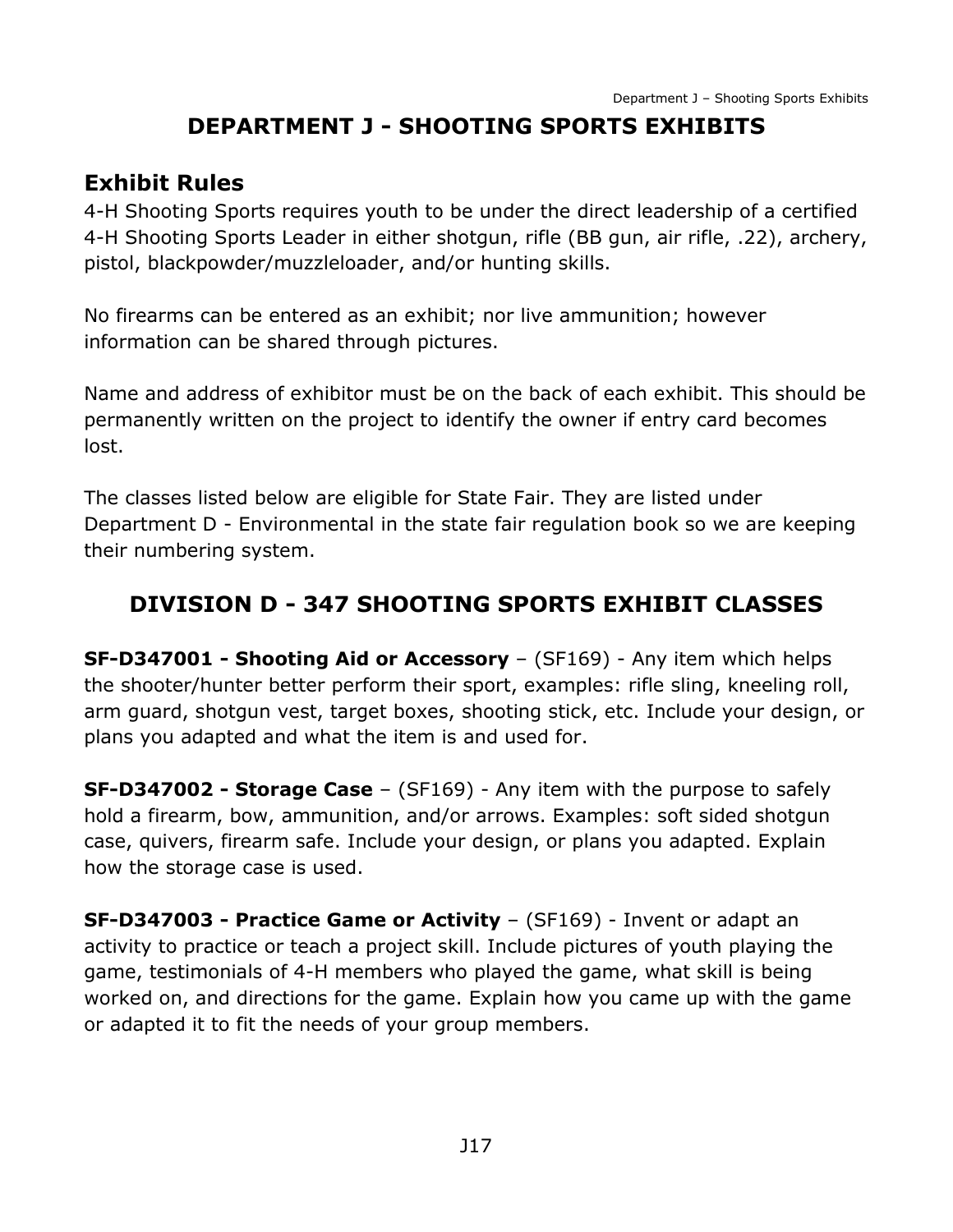**SF-D347004 - Science, Engineering, Technology Advancements of Shooting Sports, Conservation, or Wildlife Essay or Display** – (SF161) - Choose a specific area of shooting sports and share how it has advanced, include a timeline and photos or illustrations. Keep your topic narrow and manageable. Essays are limited to 1000 words and should be on 8  $\frac{1}{2} \times 11$  paper.

**SF-D347005 - Healthy Lifestyles Plan** - Include a shooter's (hiker's, camper's, angler's) diet and exercise plan, and how the 4-H member will benefit or improve from following the plan. Ideally, the 4-H member would follow the plan and include some journal entries about adaptions or improvements made while following the plan.

**SF-D347006 - Citizenship/Leadership Project** – (SF258) - Share a display on a citizenship project or leadership project the 4-H member took on individually or with a group to improve some aspect related to 4-H Shooting Sports, Conservation, or Wildlife. Examples could be range development, conservation planting to attract wildlife, a camp, 4-H recruitment event. Include who benefitted from the project, what the 4-H member's role was, and any results.

**SF-D347007 - Career Development/College Essay, Interview or Display** – (SF161) - Research opportunities for careers related to this area or opportunities for college majors or college activities to help discover using project skills beyond a person's 4-H career. Essays are limited to 1000 words and should be on 8 ½ x 11 paper. Interviews need to include a picture of the interviewee in their work setting, questions asked, and a transcript of answers.

**SF-D347008 - Community Vitality Display** – (SF161) - Explore the difference shooting sports and hunting makes in keeping Nebraska vibrant especially in rural areas. Present facts and research in an interesting way for the public to learn from.

### **SF-D347009 - Ag Literacy - Value Added Agriculture Interview or**

**Research Project** - Explore how traditional ag producers are adding value to their production agriculture operations through conservation efforts, hunting, raising pheasants, shooting sports related tourism, etc. Present finding in an interesting way for the public to learn from.